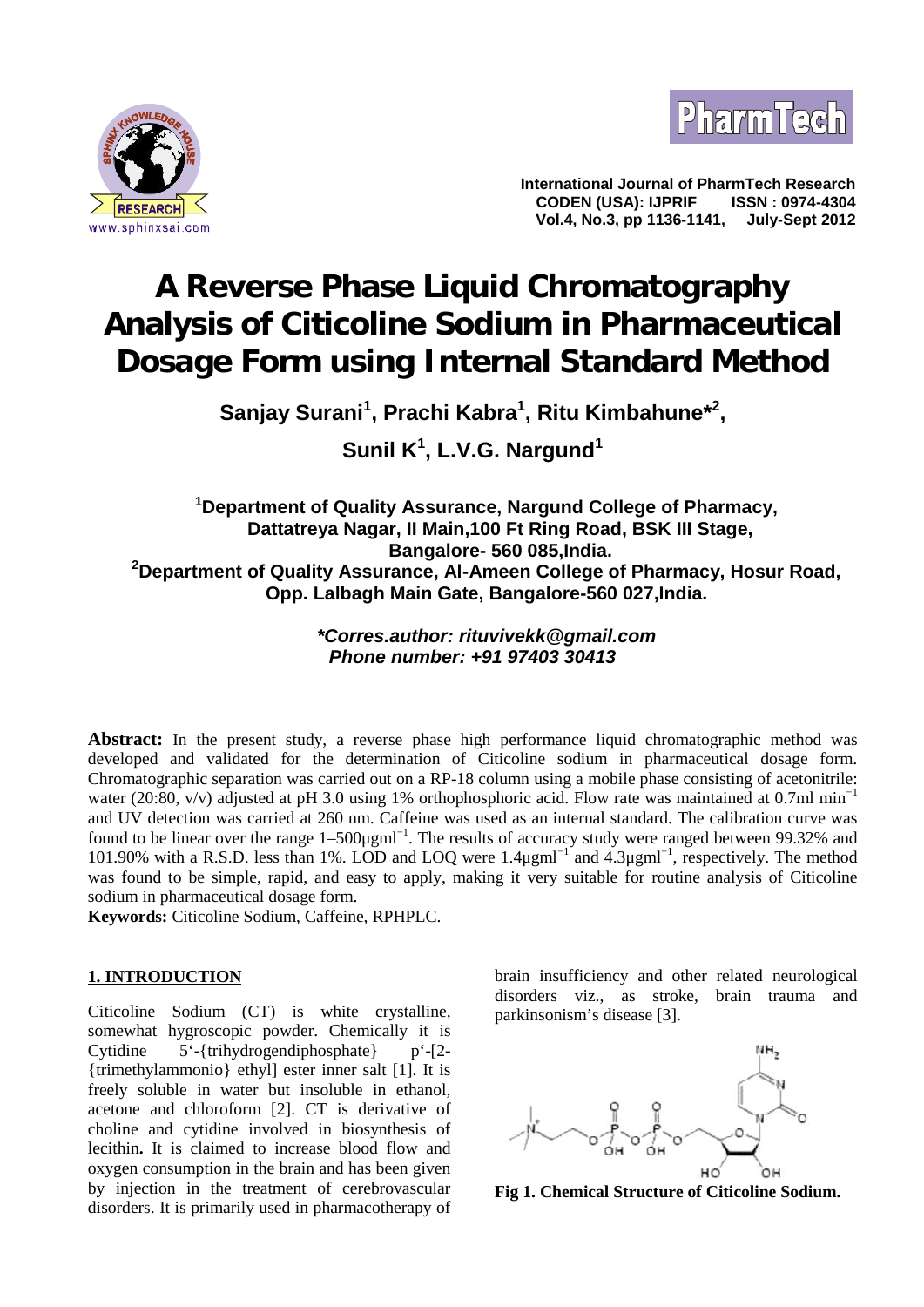A liquid chromatography method for the determination of CT in injection, oral drops and tablet dosage form were reported in the literature [4, 5]. Spectrophotometric methods like colorimetric by complexation and UV-visible spectrophotometric method using standard absorptivity value for determination of CT in pharmaceutical dosage form were also reported [6,7]. Since none of RP-HPLC method reported for the determination of CT using an internal standard (IS). An aim of the present work was to develop a rapid, precise, accurate and comparatively economical RP-HPLC method with UV detection for quantitative estimation of CT in tablet dosage form to avoid uncertainties introduced by sample injection in quantitative chromatography.

## **2. EXPERIMENTAL**

## **2.1. Reagents and chemicals**

 All the reagents like ortho phosphoric acid, acetonitrile (Qualigens fine chemicals, Mumbai) and water used were of HPLC grade. The gift samples of CT and CAF were obtained from Strides Arco Laboratories (Bangalore, India), Juggat Pharma (Bangalore, India) respectively. The marketed formulation (Citistar, CT 500mg) was purchased from the local pharmacy.

#### **2.2. Instrumentation**

 The HPLC system used was Shimadzu LC-20AT pump, Rheodyne injector (20μl), SPD-20A UV detection and the system was controlled through Spinchrome software. Analytical column used for this method was Gracesmart RP18 (250 X 4.6mm, 5μm). Sartorius digital Balance was used for weighing.

## **2.3. Chromatographic conditions**

 The composition of the mobile phase was acetonitrile: water (20:80, v/v) (adjusted to pH 3.0 with 1% orthophosphoric acid). The mobile phase was vacuum-filtered through 0.2 μm Supor200 membrane and degassed by ultrasonication for 10min before use. The mobile phase flow rate was set at 0.7 ml min<sup>-1</sup>. All standard and assay samples were filtered through Supor200 membrane before injection. After equilibration of column with the mobile phase indicated by a stable baseline, aliquots of sample (20 μl) were injected and the total run time was kept 20 min. The absorbance of the eluent was monitored at 260nm with a detection sensitivity of 0.1000 aufs. CAF (5μgml−1) was used as an internal standard.

#### **2.4. Standards and sample solutions preparation**

 Standard stock solutions of CT (1000μgml−1) and CAF (1000μgml−1) were prepared in HPLC grade water. These solutions were stored under refrigeration  $(4.0\pm0.5)$  C). Working standard solutions were freshly prepared daily by appropriate dilution of the stock solutions with mobile phase.

 Sample solution was prepared by weighing 20 tablets accurately and finely powdered. The powder equivalent to 100 mg of CT was taken in a 100 ml volumetric flask, about 60 ml of HPLC grade water was added and kept in Ultrasonic bath for 10 minutes then made up to volume. The resulting solution was filtered through whatman filter paper no. 41. From the above solution 1 ml was transferred in to 10ml volumetric flask along with 1ml of CAF solution (50 μgml−1) made up to volume with mobile phase (100μgml−1 CT and 5μgml−1 CAF) and results are as given in Table 1.

| Sr.No.  | Amount found(mg) | Amount found (%) |
|---------|------------------|------------------|
|         | 510.2            | 102.0            |
|         | 520.0            | 104.0            |
| 3       | 525              | 105.0            |
| 4       | 520              | 104.0            |
|         | 515              | 103.0            |
| 6       | 530              | 106.0            |
| Mean    | 520.0            | 104.0            |
| $%$ RSD | 1.3              | 1.3              |

**Table 1: Assay of Citicoline sodium Tablets (CT :** Label claim 500mg**)**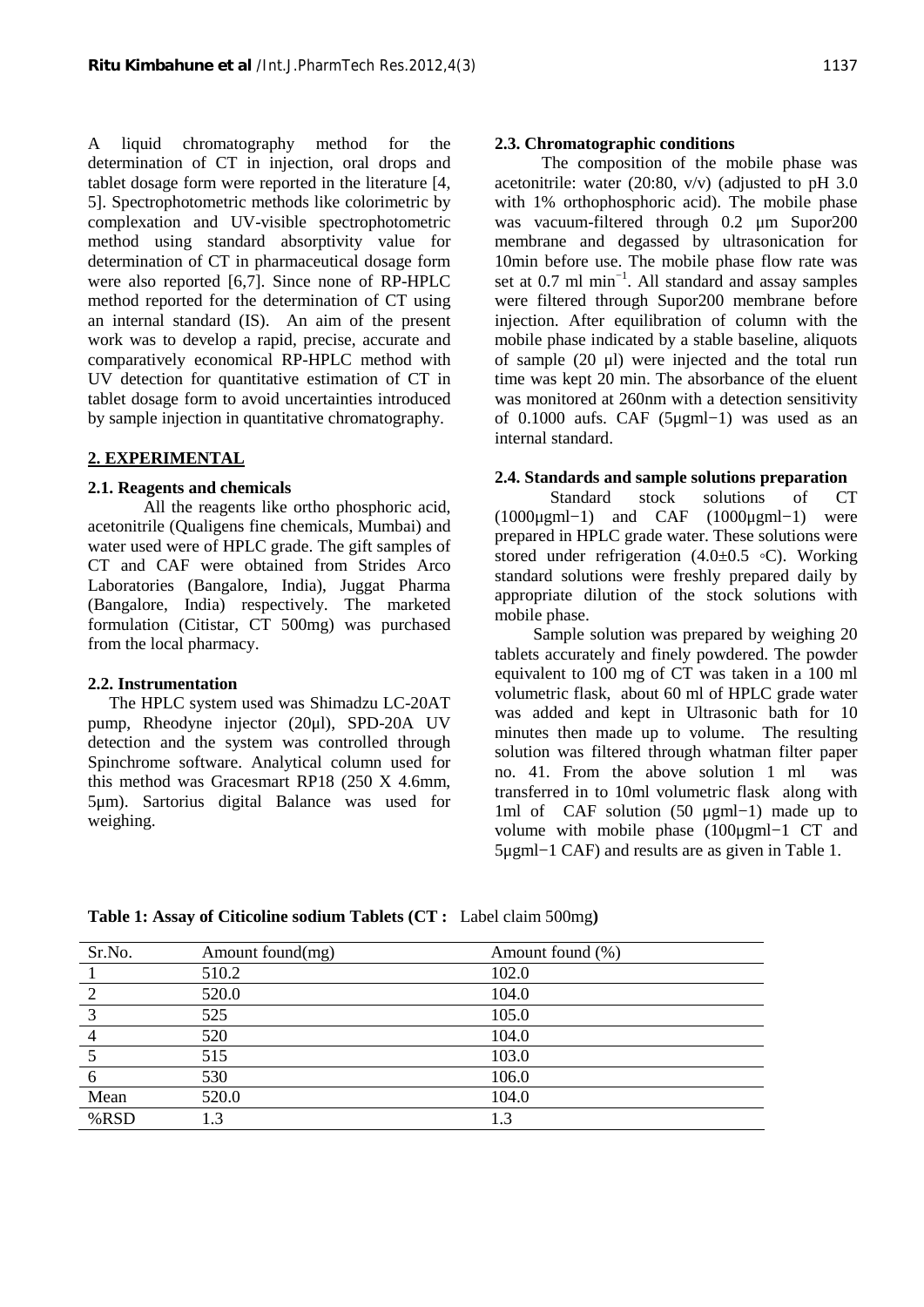## **2.5. Method validation**

 Method validation was carried out under the International Conference on Harmonization (ICH) guidelines for validation of analytical procedures[8]. The assay was validated with respect to linearity, precision, accuracy, sensitivity and robustness.

## **2.5.1. Linearity**

 Calibration curves were obtained from injecting the six sets of ten serial different drug concentrations (1, 5, 10, 20, 30, 40, 50, 100, 250 and 500μgml−1 of CT). The curves were generated by plotting the peak area ratios between CT and CAF against CT concentration. Linearity was evaluated by linear regression equation.

# **2.5.2. Precision**

 The precision of the method was determined by repeatability (intra-day) and intermediate precision (inter-day) and was expressed as relative standard deviation (R.S.D.). Repeatability was determined by performing nine determinations from triplicate injections of three different concentrations of CT (10, 50 and 100 $\mu$ gml<sup>-1</sup>) on the same day at different time intervals and on three different days for inter day precision.

## **2.5.3. Accuracy/recovery**

 In this study, accuracy was determined based on the recovery (percentage) of known amounts of standard CT added in the assay samples. This was performed by analyzing CT at three concentration levels (50, 100 and 150%), with a constant concentration of 5μgml−1 of internal standard. Samples were prepared in triplicate. The accuracy of the assay was determined by comparing the found concentration with the added concentration.

## **2.5.4. Sensitivity**

 Sensitivity of the method was determined by means of the detection limit (LOD) and quantification limit (LOQ). The LOD and LOQ were measured based on the method described by the International Conference on Harmonization. Calculations for LOD and LOQ were based on the standard deviation of the calibration curve () and the slope of curve  $(S)$ , using the equation  $LOD=$ 3.3× /*S* and the equation LOQ=  $10 \times /S$ .

## **2.5.5. Robustness**

 Robustness of the method was evaluated by the analysis of CT solution under different experimental conditions such as pH of the mobile phase and flow rate. The flow rate was varied  $\pm 0.02$  ml min<sup>-1</sup> and pH of the mobile phase was changed  $\pm 0.1$  units. Their effects on the retention time (*t*R), tailing factor (*T*), resolution of the peaks (*R*), recovery and repeatability were studied.

# **3. RESULTS AND DISCUSSION**

# **3.1. Optimization of the chromatographic method**

 The chromatographic conditions were adjusted to provide the best performance of the assay. For system optimization the important parameters such as type and concentration of organic solvents, pH and mobile phase flow rate were investigated.

# **3.1.1. Effect of pH**

 Different pH values of the mobile phase were checked to establish the optimum separation and highest analytical sensitivity for CT and CAF. The pH values tested were 3.0, 4.5 and 7.0. Finally, the best results were obtained at pH  $3.0\pm0.2$  by using 1% orthophosphoric acid. The choice of this pH for the mobile phase is justified by the excellent symmetry of the peaks and the adequate retention times of CT and CAF.

## **3.1.2. Effect of mobile phase composition**

Different mobile phase composition were tried to achieve better separation and resolution(R) between CT and CAF. It was observed that the water– acetonitrile system gave a better resolution and peak symmetry than the water–methanol system.

 Different proportions of water–acetonitrile (50:50, 30:70, 70:30, 20:80, 80:20, and 25:75 v/v) were tested and evaluated before the final chromatographic conditions were selected. As a result, modification of CT retention times occurred from 3.8 min to 5.5min as the percentage of acetonitrile increased. Finally, water–acetonitrile (80 : 20,  $v/v$ ) (adjusted to pH 3.0 $\pm$ 0.2with1%) orthophosphoric acid) was chosen as mobile phase. As a result, the standard solutions of CT and CAF showed symmetric and well-defined peaks, with an average retention time for CT of 3.8 min and 7.0 min for the CAF. Resolution between peaks was 14.13. Tailing factor was 1.39 for CT and 1.34 for CAF.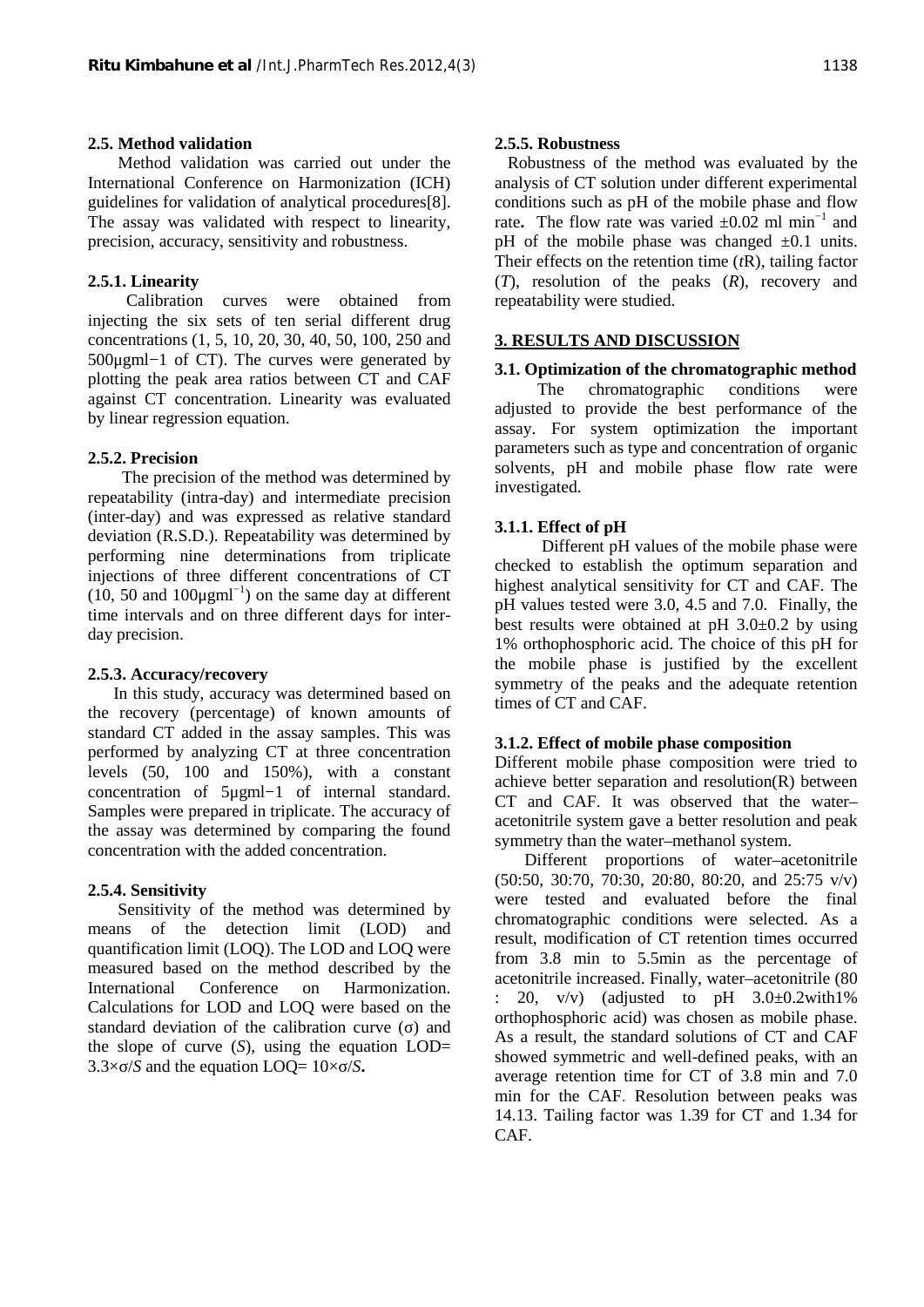

**Fig2. Overlay chromatogram of blank and CT (tR 3.8min) with CAF(tR 7.0min)**

#### **3.1.3. Effect of flow rate**

 Different mobile phase flow rates (0.7, 1.0 and 1.2mlmin<sup>−</sup><sup>1</sup>) were investigated. The optimum flow rate for which the column plate number (N) was maximum, with the best resolution between all components and with a short run time (<20min) was found to be  $0.7 \text{ m} \text{ l} \text{ min}^{-1}$ .

#### **3.1.4. Internal standard**

 Different compounds were tested as IS for the chromatographic procedure. Among them, CAF eluted before 10 min of the analysis and has a better symmetry and resolution with respect to CT. Therefore, CAF has been chosen as an IS.

#### **3.2. Method validation**

## **3.2.1. System suitability**

 System suitability was performed to confirm that the equipment was adequate for the analysis to be performed. The test was carried out by making six replicate injections of a standard solution containing 10.0μgml−1 and 5.0μgml−1 of CT and CAF (IS), respectively, and analyzing each solute for their peak area, theoretical plates (*N*), resolution and, tailing factor. The results of system suitability in comparison with the required limits are shown in table 2. The proposed method fulfils these requirements within the accepted limits.

#### **3.2.2. Linearity**

 The standard calibration curve was linear over the concentration range  $1-500\mu\text{gml}^{-1}$ . The correlation coefficient obtained after linear regression analysis was 0.9998. The equation of the calibration curve based on the peak ratio of CT/IS with respect to CT concentration is  $y= 0.061780x-0.050093$  with the standard error 0.038.

| Analyte         |       |          | ᡣ       | <b>RSD</b>      |  |
|-----------------|-------|----------|---------|-----------------|--|
|                 |       |          |         | tR<br>peak area |  |
|                 | 4.70  | 5877     | 1.39    | 0.43<br>ل و ک   |  |
| IS              |       | 13365    | . . 34  | 0.59            |  |
| Required limits | R > 2 | N > 2000 | T < 1.5 | $R.S.D. < 5\%$  |  |

**Table 2: System suitability results of the proposed method.**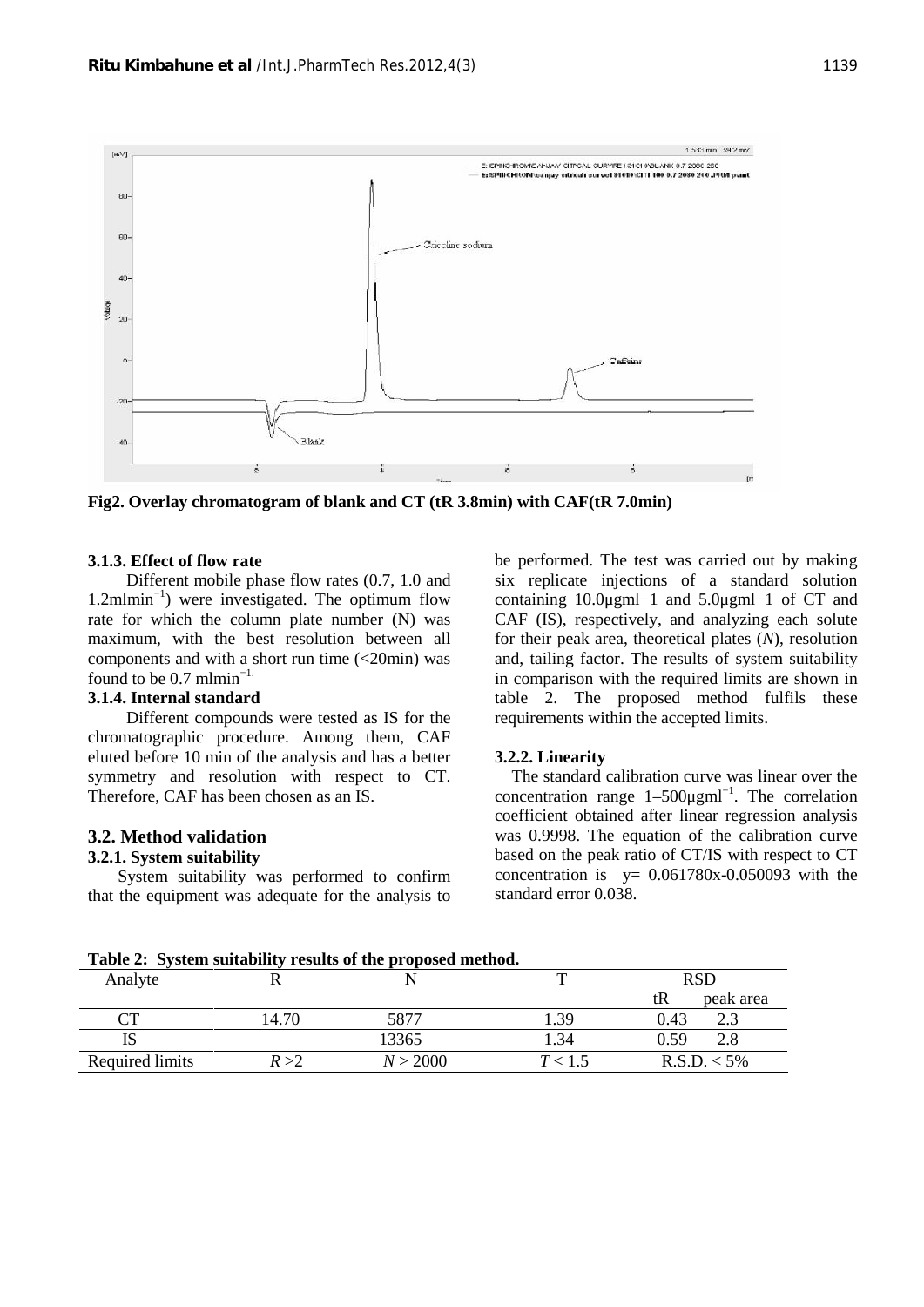

**Fig3. Calibration curve of Citicoline sodium**

## **3.2.3. Precision**

The R.S.D. of repeatability (intra-day) and intermediate precision (inter-day) ranged between 2.8% and 3.5%.These values show a low variability between the values obtained for each concentration. These values are shown in Table 3.

#### **3.2.4. Accuracy**

The results of the accuracy studies are shown in Table 4. Recovery ranged between 99.32% and 101.9% with R.S.D. less than 1%. The values obtained show a suitable accuracy for the analytical method.

#### **Table 3: Summary of precision determined during method validation**

| Concentration $(\mu gml-1)$ | $R.S.D.$ $(\%)$ , intra-day | $R.S.D.$ $%$ , inter-day |
|-----------------------------|-----------------------------|--------------------------|
|                             | ر. ر                        | 4.V                      |
| 50                          | 2.8                         | 4.4                      |
| 100                         | 2.8                         |                          |

| Table 4: Accuracy of the method determined according to ICH Q2 guidelines. |           |                                         |                    |  |
|----------------------------------------------------------------------------|-----------|-----------------------------------------|--------------------|--|
| Concentration $(\mu \text{gml}-1)$                                         |           | Recovery $(\%)^a$                       | R.S.D. $(\%)(n=3)$ |  |
| Added                                                                      | Recovered |                                         |                    |  |
| 50                                                                         | 50.59     | 101.18                                  |                    |  |
| 50                                                                         | 50.95     | 101.90                                  | 0.46               |  |
| 50                                                                         | 50.50     | 101.00                                  |                    |  |
| 100                                                                        | 99.63     | 99.63                                   |                    |  |
| 100                                                                        | 99.32     | 99.32                                   | 0.16               |  |
| 100                                                                        | 99.60     | 99.60                                   |                    |  |
| 150                                                                        | 150.64    | 100.43                                  |                    |  |
| 150                                                                        | 148.39    | 98.92                                   | 0.84               |  |
| 150                                                                        | 150.50    | 100.33                                  |                    |  |
| $\sim$ $\sim$                                                              | .         | $\cdot$ $\cdot$ $\cdot$ $\cdot$ $\cdot$ |                    |  |

<sup>a (</sup>Found concentration/added concentration)  $\times$ 100.